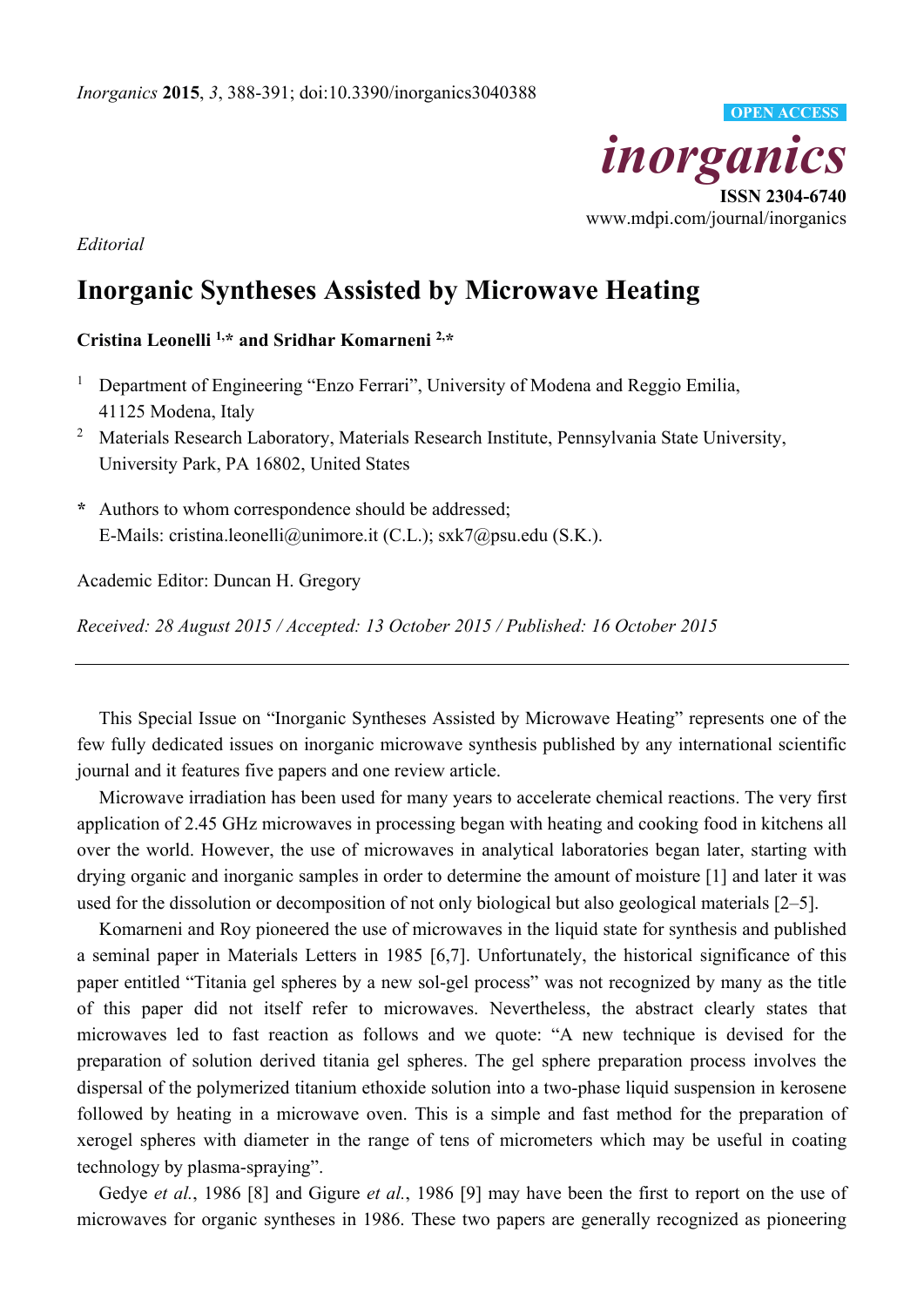papers as they contained microwave ovens in their titles as follows: "The use of microwave ovens for rapid organic synthesis" and "Application of commercial microwave ovens to organic synthesis", respectively. Komarneni and Roy's paper predated these and might be considered the birth of "microwave assisted" reactions.

Later, in 1992, Komarneni coined the term "Microwave-hydrothermal (M-H) Process" [10] for reactions performed at temperatures above the boiling point of water or other solvents and pressures greater than 1 atm. These two ground-breaking papers [6,10] revolutionized the field of microwave-assisted reactions in materials synthesis and processing in water and other liquids. Microwave-hydrothermal/solvothermal process has been widely developed by Komarneni's group for the synthesis of nano-sized oxide and metal materials and it has been shown to have many advantages such as (a) rapid heating to temperature of reaction, (b) increased reaction kinetics, (c) elimination of metastable phases and (d) forming of novel phases. The microwave-assisted reactions have spread world over resulting in extraordinary new scientific developments in the processing of oxide, semiconductor and metal nanophases as quantum dots, nanowires, nanorods, nanobelts, *etc.* Komarneni also coined the terms, "microwave-polyol process" and "microwave-solvothermal process" for synthesis of metals and other materials.

However, over the years a more complex view has emerged because of detailed work by many researchers, primarily in the field of organic chemistry. Inorganic chemists have exploited the advantages of microwave heating not only for its accelerated temperature ramp up, but also for shortening reaction times which could lead to metastable phases or high purity products.

The papers in this issue present different preparation procedures of solvothermal/hydrothermal synthesis as well as gas phase reactions using microwaves. Authors have reported nanopowder synthesis where a drastic reduction of treatment time, from hours to minutes, has been clearly shown. The effects of microwave irradiation on the different crystal morphologies and sizes and crystallinity have been thoroughly investigated and the results are presented. Organometallic syntheses are also reported with no significant differences compared to conventional solvothermal preparation. A discussion on microwave equipment and reactors with temperature and pressure monitoring issues in the microwave field is also reported.

This special issue also reports the recent knowledge in inorganic syntheses under microwave irradiation and presents the basic understanding of the heating mechanism and its effects on final yields and materials properties.

An efficient microwave-assisted synthesis of TiO<sub>2</sub>: Using titanium tetraisopropoxide (TTIP), benzyl alcohol as the solvent, together with boric acid and oleic acid as the additive reagents, nanorods have been synthesized by the group coordianted by Ciccarella in Lecce, Italy [11]. The synthesized TiO<sub>2</sub> anatase nanorods exhibited good photoactivity and completely degraded Rhodamine B solution within three hours.

Nanopowders of Cu, Mo, W, Mo–Ni and Fe–Co were successfully prepared by using microwave plasma at a frequency of 2.45 GHz by the group of Shih from Taiwan. [12].The processing conditions, such as plasma gas, carrier gas, cooling gas, precursor raw materials and feeding rate, were tuned to manipulate the particle size of the nanopowders efficiently.

Life-long work on microwave plasma gas-phase synthesis of simple and complex oxides and different type of ceramics, as different core/shell ceramic/organic shell nanoparticles, and Sn-based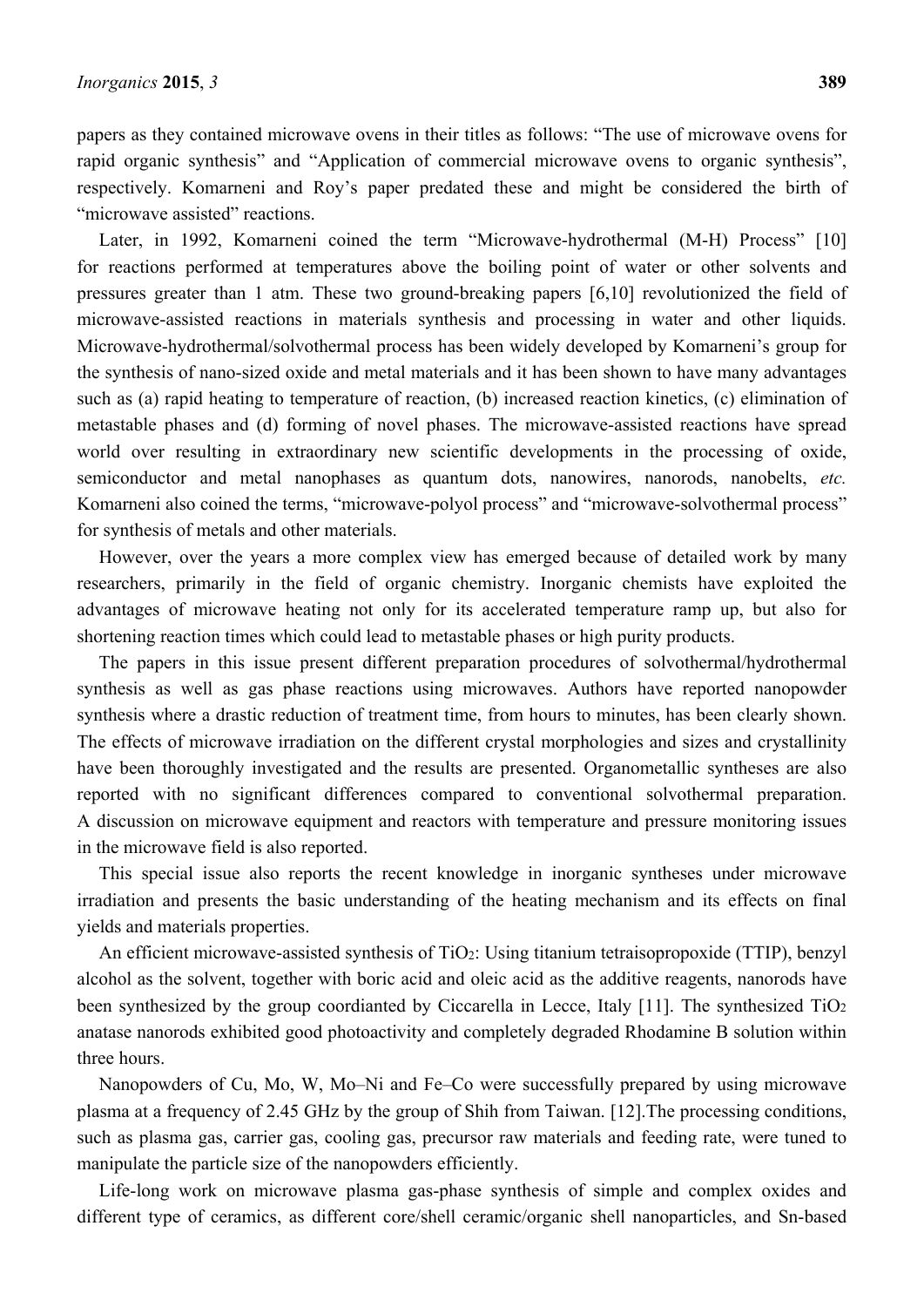nanocomposites, has been reported in a detailed review by Szabò and Schlabach [13]. The fundamental basics, which are necessary to understand the mechanisms in particle synthesis and the influence of the relevant experimental parameters on the resulting particles and their properties have been addressed in this article. The benefit of using microwave plasma instead of conventional gas phase processes with respect to chemical reactivity and crystallite nucleation has been presented.

The group coordinated by Torres (Madrid, Spain) analyzed the use of microwave activation for the preparation of three new bromidotetracarboxylatodiruthenium(II,III) compounds of the type  $[Ru_2Br(u-O_2CC_6H_4-R)_4]$ <sub>n</sub>  $[R = o-Me(1), m-Me(2), p-Me(3)]$  [14]. The preparation by solvothermal and conventional methods was also reported as a comparison and these methods led to the same complexes in similar yields and with no appreciable differences in the properties of the compounds once the synthetic procedure was efficiently controlled. This paper cautions how closely the microwave assisted methods should be monitored before claiming a "microwave effect".

A group led by Łojkowski from Warsaw, Poland, report on the so-called "Microwave Solvothermal Synthesis (MSS)" technology for the preparation of nanoparticles of binary and complex oxides, ZrO2, ZnO and yttrium-aluminium garnet, Y<sub>3</sub>Al<sub>5</sub>O<sub>12</sub> (YAG) [15]. The unique effect of the microwave heating allowed a very uniform nanosized powder preparation once the precise planning of a time-temperature region was scheduled to assure a high supersaturation of the reagents uniformly in the reactor vessel.

Morán's group from Madrid, Spain, reported on the preparation of functional oxides with complex crystalline structures [16]. This contribution explains how a broad variety of different microwave-assisted synthesis techniques opens up opportunities for the preparation of inorganic nanoparticles and nanostructures, especially in relation to solid-state reactivity exploiting single-mode microwaves using a TE10p cavity, and microwave-assisted hydrothermal synthesis.

We hope that this Special Issue generates new interest not only in the pursuit of both inorganic and organic syntheses using microwaves but also in investigating the mechanisms of microwaveassisted reactions.

## **References**

- 1. Hesek, J.A.; Wilson, R.C. Practical analysis of high-purity chemicals. X. Use of a microwave oven in in-process control. *Anal. Chem.* **1974**, *46*, 1160–1160.
- 2. Abu-Samra, A.; Steven Morris, J.; Koirtyohann, S.R. Wet ashing of some biological samples in a microwave oven. *Anal. Chem.* **1975**, *47*, 1475–1477.
- 3. Barrett, P.; Davidowski, L.J., Jr.; Penaro, K.W.; Copeland, T.R. Microwave oven-based wet digestion technique. *Anal. Chem.* **1978**, *50*, 1021–1023.
- 4. Nadkarni, R.A. Applications of microwave oven sample dissolution in analysis*. Anal. Chem.*  **1984**, *56*, 2233–2237.
- 5. Smith, F.; Cousins, B.; Bozic, J.; Flora, W. The acid dissolution of sulfide mineral samples under pressure in a microwave oven. *Anal. Chim. Acta* **1985**, *177*, 243–245.
- 6. Komarneni, S.; Roy, R. Titania gel spheres by a new sol-gel process. *Mat. Lett.* **1985**, *3*, 165–167.
- 7. Komarneni, S. Microwave Memories. *Chem. World* **2009**, *6*, 38.